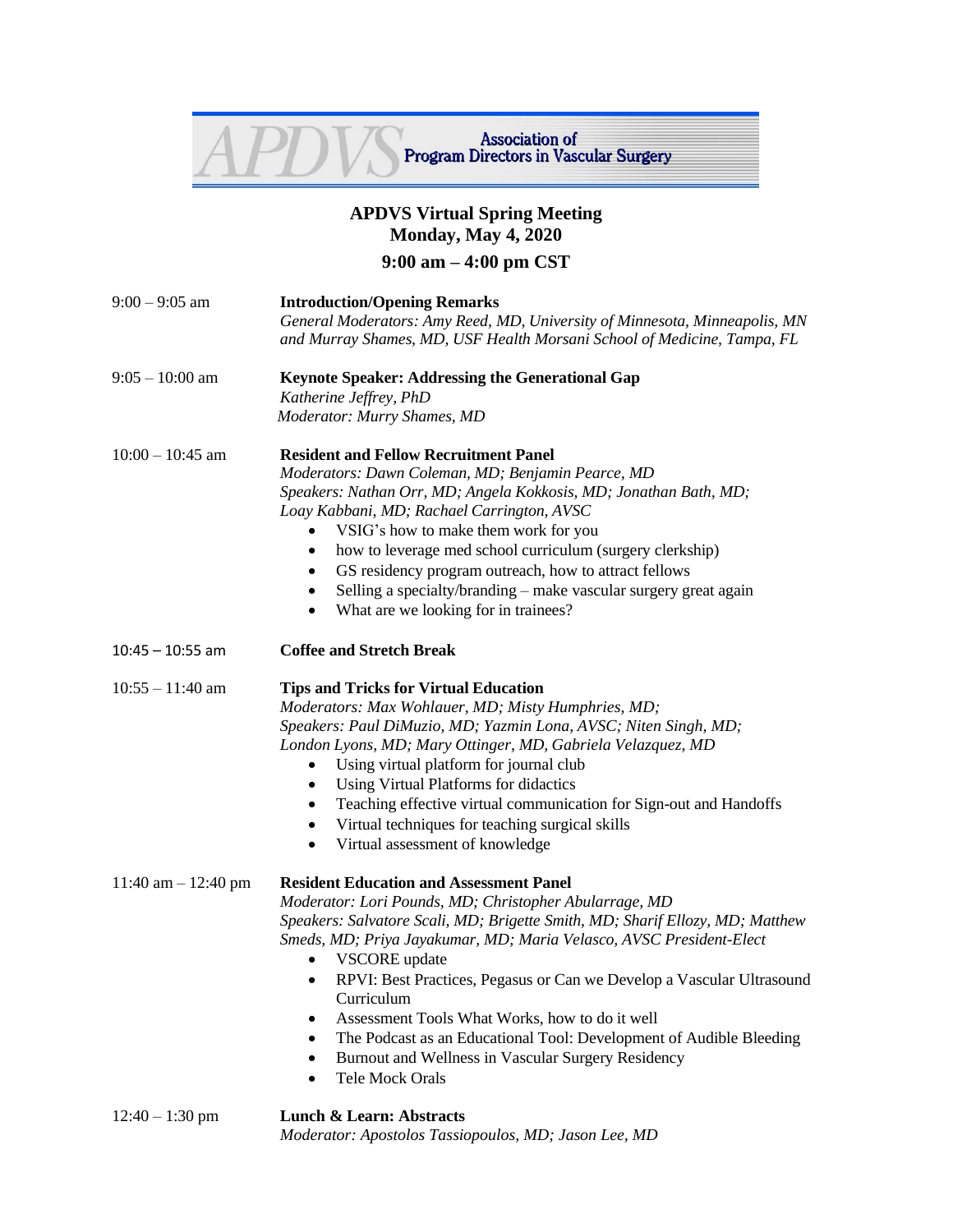|                  | 12:40 pm                                                | A Proposed Vascular Surgery Pilot Program for Regional<br>Recruitment                                                                                                                                                                               |  |
|------------------|---------------------------------------------------------|-----------------------------------------------------------------------------------------------------------------------------------------------------------------------------------------------------------------------------------------------------|--|
|                  | 12:45 pm                                                | Speaker: Anna Boniakowski, MD<br>Modern Appraisal of Current Vascular Surgery Training<br><b>Educational Programs</b><br>Speaker: Matthew Smeds, MD, FACS                                                                                           |  |
|                  | 12:50 pm                                                | The predictive probability value of the ACGME Vascular<br><b>Surgery Milestones</b><br>Speaker: Brigitte Smith, MD, FACS, FSVS                                                                                                                      |  |
|                  | 12:55 pm                                                | Effects of Vascular Surgery Training Paradigm on Crisis<br>Simulation Performance.<br>Speaker: Todd Vogel, MD, MPH, FACS and John Taaffe                                                                                                            |  |
|                  | $1:00$ pm                                               | Perceptions about Vascular Surgery as a Career Among<br>Medical Students at an Academic Institution with a Well-<br>Established 0+5 Program and VSIG<br>Speaker: Faisal Aziz, MD                                                                    |  |
|                  | $1:05$ pm                                               | Evolution of the Integrated Vascular Surgery Curriculum<br>Speaker: Alykhan Lalani, MD, MS                                                                                                                                                          |  |
|                  | $1:10 \text{ pm}$                                       | A Vascular Surgery Sponsored Comprehensive Summer<br>Internship Program for Undergraduate and Medical<br><b>Students</b><br>Speaker: Enjae Jung, MD                                                                                                 |  |
|                  | $1:15$ pm                                               | Longitudinal Assessment of the Operating Skills of Senior<br>Independent Vascular Surgery Fellows and Integrated<br>Vascular Surgery Residents: A 4-Year Comparison using a<br><b>Simulation Testing Program</b><br>Speaker: Mark Mattos, MD        |  |
|                  | $1:20$ pm                                               | Attitudes Regarding Pregnancy among Vascular Surgery<br>Trainees and Program Directors: A Survey of Vascular<br>Residents, Vascular Fellows, and the Association of<br>Program Directors in Vascular Surgery (APDVS)<br>Speaker: Krystal Maloni, MD |  |
| $1:20 - 1:30$ pm | <b>Coffee and Stretch Break before Business Meeting</b> |                                                                                                                                                                                                                                                     |  |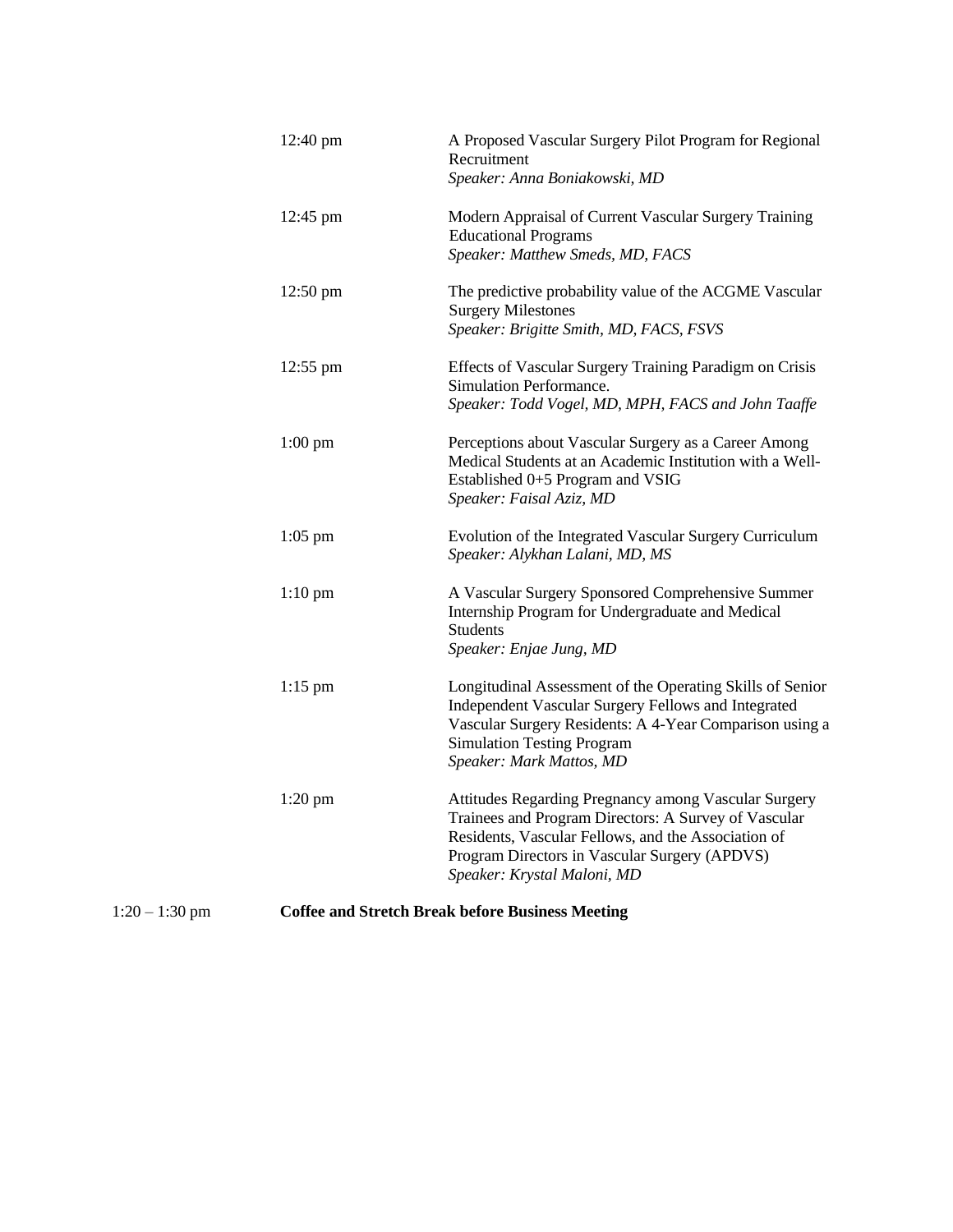

**Association of Program Directors in Vascular Surgery** 

## **2020 APDVS Business Meeting Monday, May 4, 2020 1:30 – 4:00 pm CST**

- 1:30 1:35 pm **Intro/Remarks** *Amy Reed, MD*
- 1:35 1:45 pm **Secretary/Treasurer Report** *Jason Lee, MD*
- 1:45 1:55 pm **Program Committee Report** *Murray Shames, MD*
- 1:55 2:15 pm **President Report** *Amy Reed, MD*
- 2:15 2:30 pm **Match Update** *Dawn Coleman, MD; Benjamin Pearce, MD*
- 2:30 2:45 pm **VSCORE Update** *Christopher Abularrage, MD*
- 2:45 3:00 pm **VSB Update** *Kellie Brown, MD*

## 3:00 – 3:15 pm **Committee Chair Q&A**

*Moderator: Amy Reed, MD Panel: Christopher Abularrage, MD: Curriculum Committee Chair; Apostolos Tassiopoulos, MD: Core Surgery and Defined Minimums for Case Logs Committee Chair; Lori Pounds, MD; Education Committee Chair; Max Wohlauer, MD; Issues Committee Chair; Benjamin Pearce, MD and Dawn Coleman, MD: Recruitment of Surgical Residents and Students Committee Co-Chairs*

- 3:15 3:45 pm **ACGME Update Q&A** *John Potts, MD*
- 3:45 3:50 pm **Committee Appointments** *Amy Reed, MD*